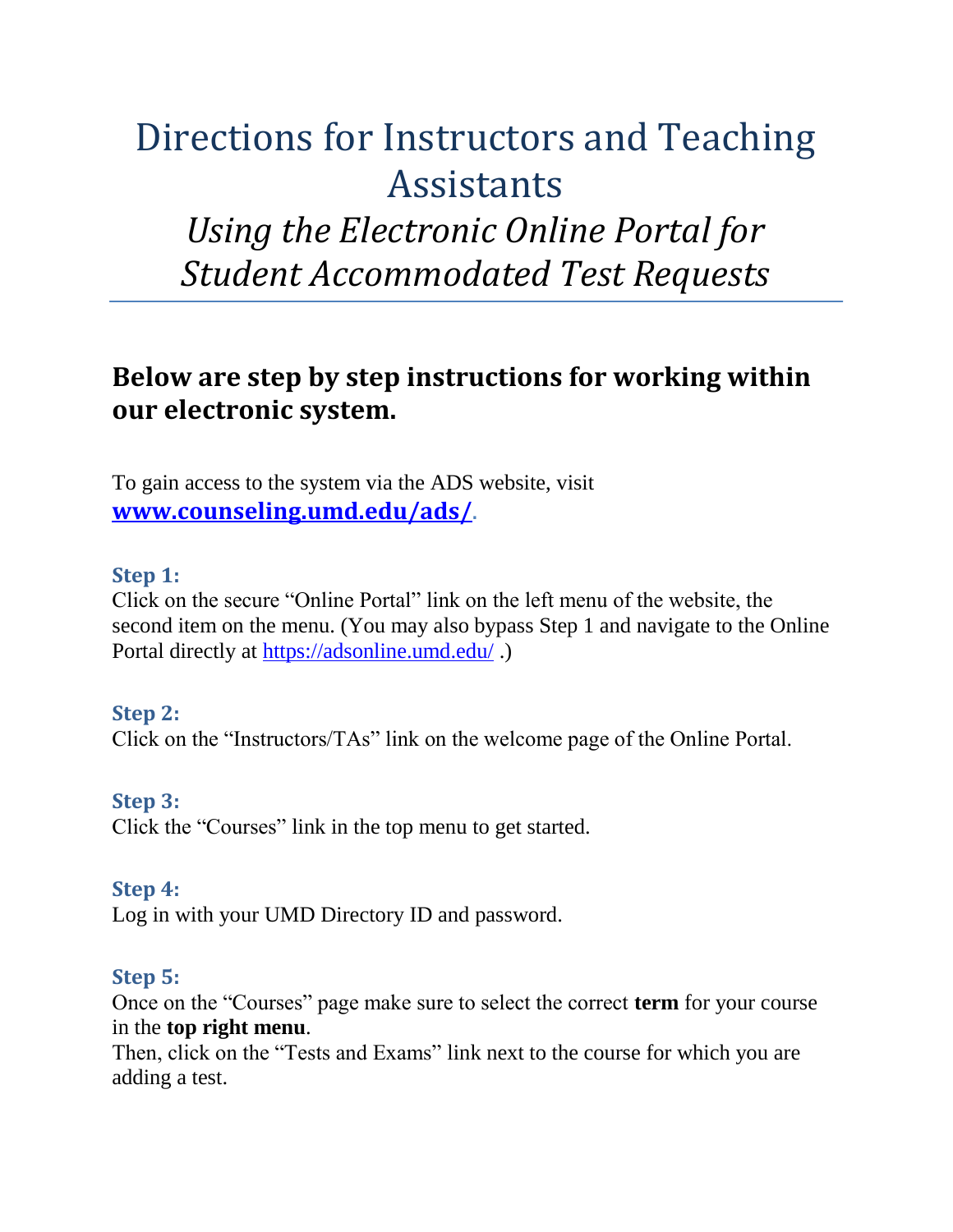#### **Step 6:**

Select the date of your upcoming test from the drop-down calendar.

# **Step 7:**

Click the "Add this test" button and click the "back to course list" button.

# **Step 8:**

Select the course from the drop-down menu.

# **Step 9:**

Select the test start time and test end time from the "Time Picker" menu. You may also enter a time manually by typing it directly into either the "Test start time" or "Test end time" box (e.g., if your class is 50 minutes long and should end at 9:50 AM rather than 9:45 or 10 AM).

#### **Step 10:**

Review the list of students that have registered to take this test so far and the dates and times that they have respectively scheduled to take it. Please individually confirm or deny each student request and then click the "Next" button at the bottom of the page to continue. If you wish, you may also be proactive and upload tests before students submit a test request.

# **Step 11:**

Complete the relevant fields on the Test Authorization Form (TAF). Required fields are marked with an asterisk. Certain fields with drop-down menus have multiple options available to select from. Be sure to include any supplemental materials that you will allow for the student to use, such as note card, or one 11"x8.5" double sided sheet of notes.

# **Step 12:**

Once you have completed the TAF, click the "Next" button.

# **Step 13:**

Confirm that all the information you entered on the TAF is correct.